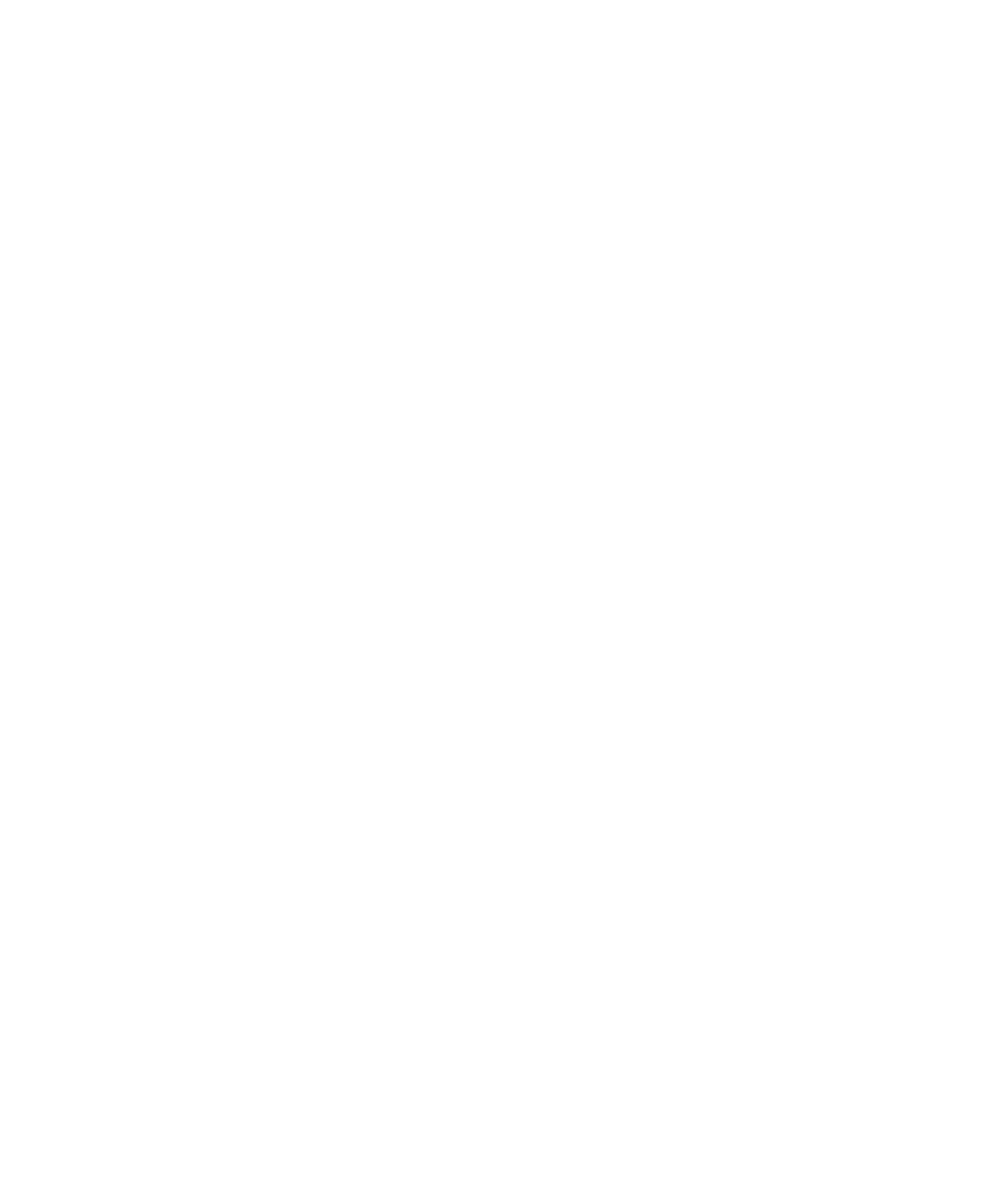# **Notices**

#### **Version Information**

HEAT Endpoint Management and Security Suite 8.0 to 8.5 Upgrade Guide - HEAT Endpoint Management and Security Suite Version 8.5 - Published: November 2016 Document Number: 02\_244\_8.5\_163131120

#### **Copyright Information**

Lumension Security Inc., 8660 East Hartford Drive, Suite 300 Scottsdale, AZ 85255 Phone: +1 888.725.7828 Fax: +1 480.970.6323 E-mail: [info@lumension.com](mailto:info@lumension.com)

**Copyright© 1999-2016; Lumension Security, Inc.; all rights reserved. Covered by one or more of U.S. Patent Nos. 6,990,660, 7,278,158, 7,487,495, 7,823,147, 7,870,606, and/or 7,894,514; other patents pending.** This manual, as well as the software described in it, is furnished under license. No part of this manual may be reproduced, stored in a retrieval system, or transmitted in any form – electronic, mechanical, recording, or otherwise – except as permitted by such license.

**LIMITATION OF LIABILITY/DISCLAIMER OF WARRANTY:** LUMENSION SECURITY, INC. (LUMENSION) MAKES NO REPRESENTATIONS OR WARRANTIES WITH REGARD TO THE ACCURACY OR COMPLETENESS OF THE INFORMATION PROVIDED IN THIS MANUAL. LUMENSION RESERVES THE RIGHT TO MAKE CHANGES TO THE INFORMATION DESCRIBED IN THIS MANUAL AT ANY TIME WITHOUT NOTICE AND WITHOUT OBLIGATION TO NOTIFY ANY PERSON OF SUCH CHANGES. THE INFORMATION PROVIDED IN THIS MANUAL IS PROVIDED "AS IS" AND WITHOUT WARRANTY OF ANY KIND, INCLUDING WARRANTIES OF MERCHANTABILITY AND FITNESS FOR A PARTICULAR PURPOSE. THE INFORMATION PROVIDED IN THIS MANUAL IS NOT GUARANTEED OR WARRANTED TO PRODUCE ANY PARTICULAR RESULT, AND THE ADVICE AND STRATEGIES CONTAINED MAY NOT BE SUITABLE FOR EVERY ORGANIZATION. NO WARRANTY MAY BE CREATED OR EXTENDED WITH RESPECT TO THIS MANUAL BY SALES REPRESENTATIVES OR WRITTEN SALES MATERIALS. LUMENSION SHALL NOT BE LIABLE TO ANY PERSON WHATSOEVER FOR ANY LOSS OF PROFIT OR DATA OR ANY OTHER DAMAGES ARISING FROM THE USE OF THIS MANUAL, INCLUDING BUT NOT LIMITED TO DIRECT, INDIRECT, SPECIAL, INCIDENTAL, CONSEQUENTIAL, OR OTHER DAMAGES.

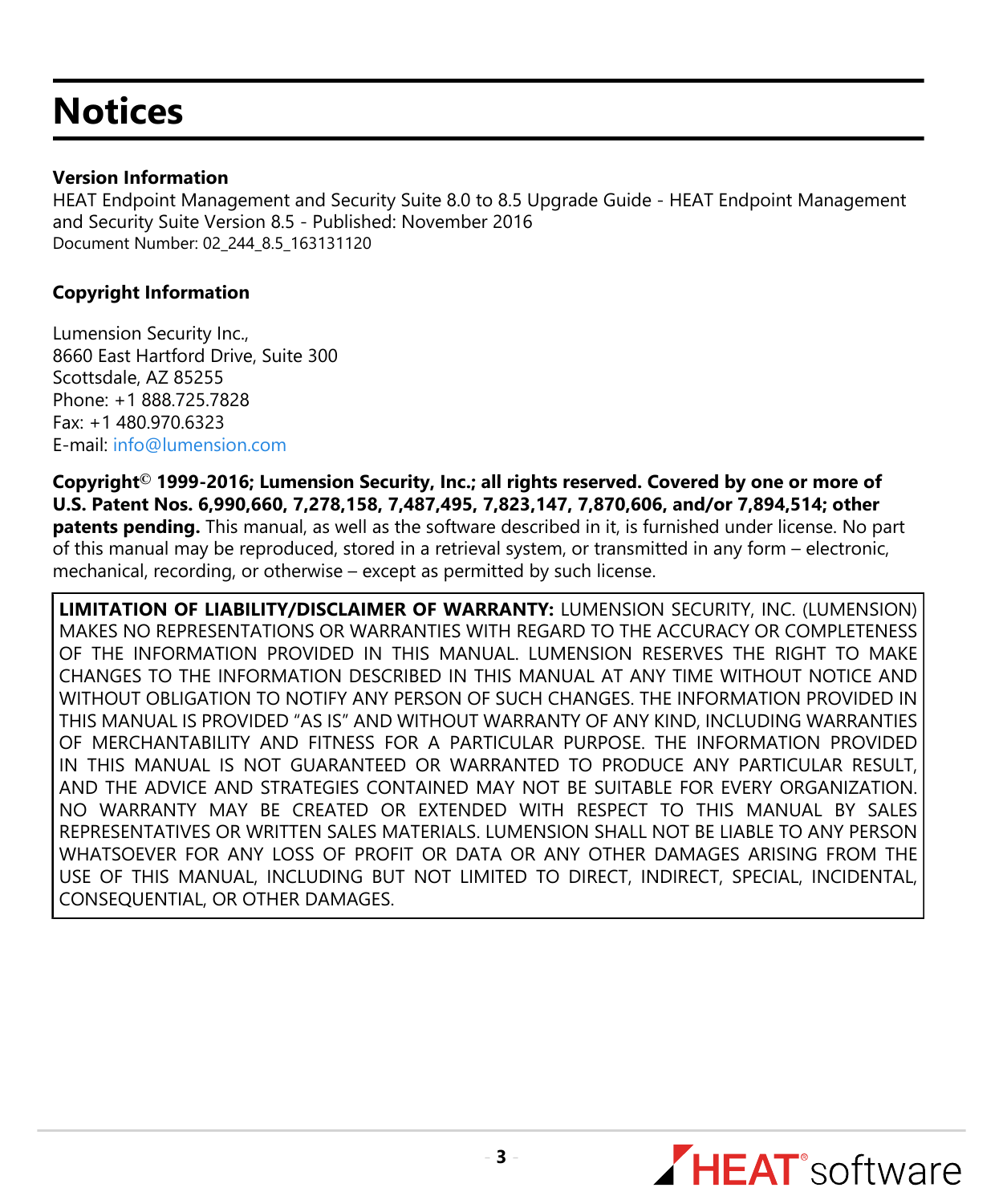#### **Trademark Information**

Lumension® , *Lumension®* Endpoint Management and Security Suite, *Lumension®* Endpoint Management Platform, Lumension<sup>®</sup> Patch and Remediation, Lumension<sup>®</sup> Enterprise Reporting, Lumension<sup>®</sup> Security  $\triangle$  Configuration Management, *Lumension*® Content Wizard, *Lumension*® AntiVirus, *Lumension*® Wake on LAN, *Lumension®* Power Management, *Lumension®* Application Control, *Lumension®* Device Control, *Lumension®* Endpoint Security, *Lumension®* Intelligent Whitelisting, PatchLink® , PatchLink® Update™ , their associated logos, and all other Lumension trademarks and trade names used here are the property of Lumension Security, Inc. or its affiliates in the U.S. and other countries.

RSA Secured® is a registered trademark of RSA Security Inc.

Apache is a trademark of the Apache Software Foundation.

In addition, any other companies' names, trade names, trademarks, and products mentioned in this document may be either registered trademarks or trademarks of their respective owners.

#### **Feedback**

Your feedback lets us know if we are meeting your documentation needs. E-mail the HEAT Software Technical Publications department at [techpubs@heatsoftware.com](mailto:techpubs@lumension.com) to tell us what you like best, what you like least, and to report any inaccuracies.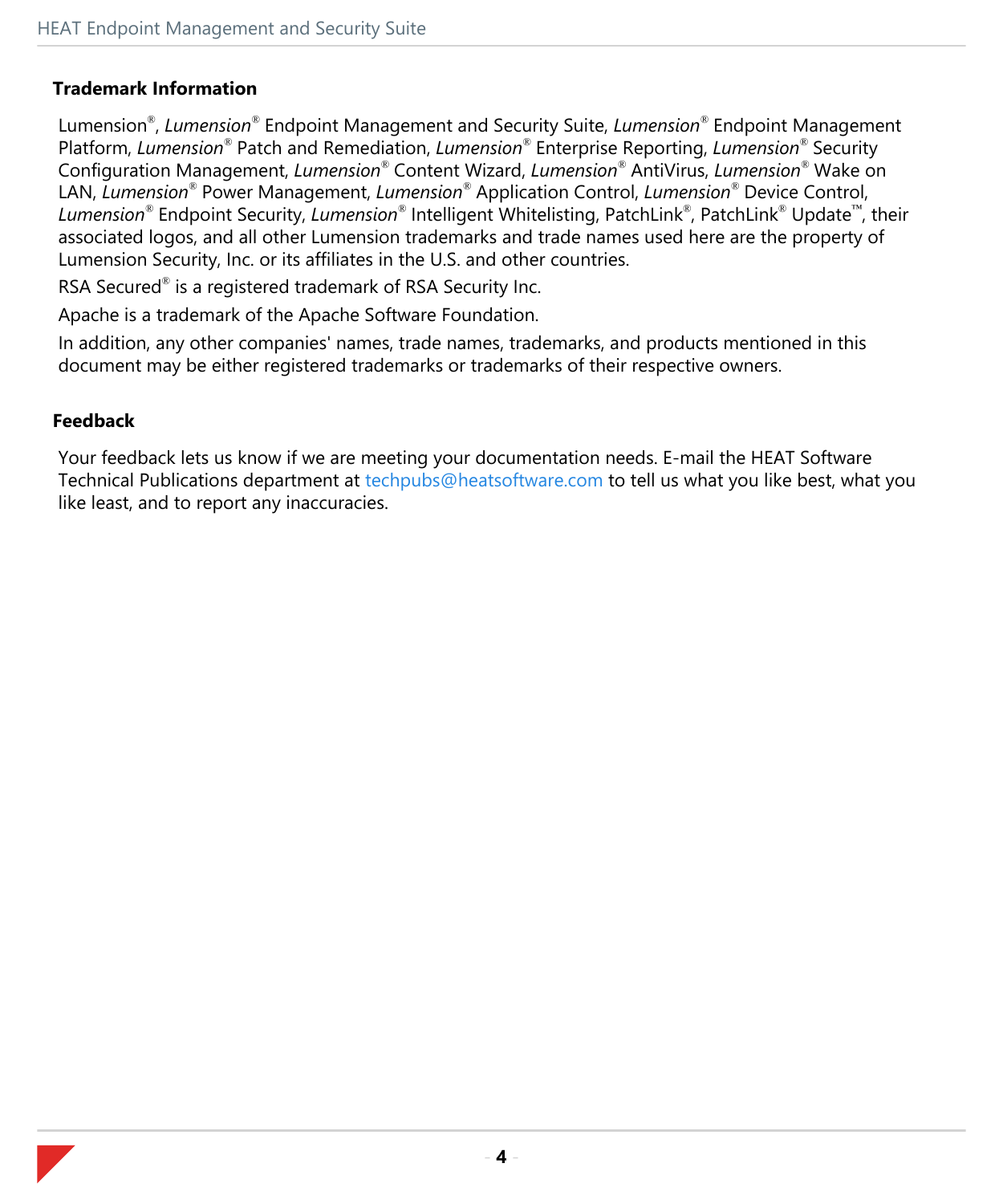# **Table of Contents**

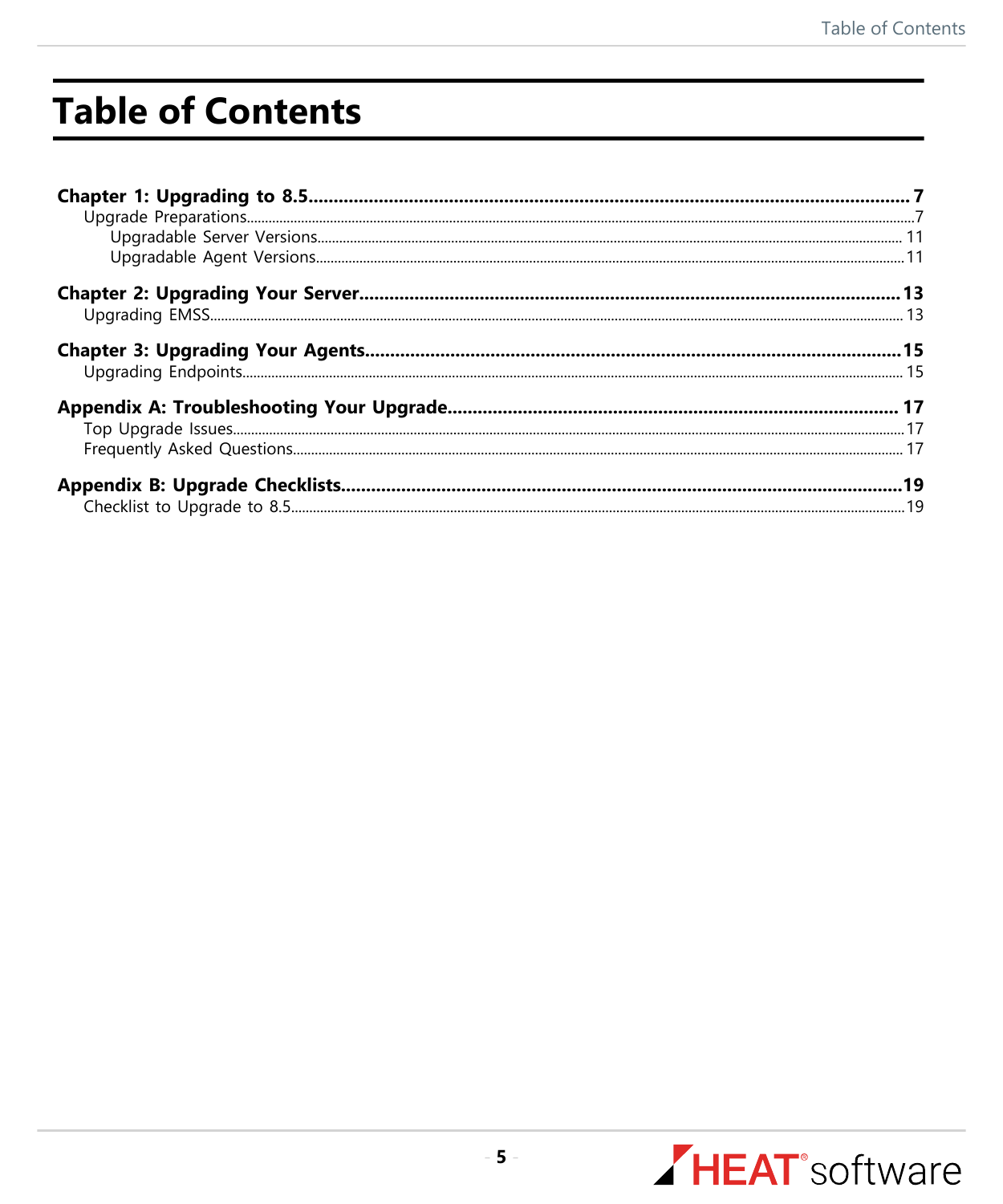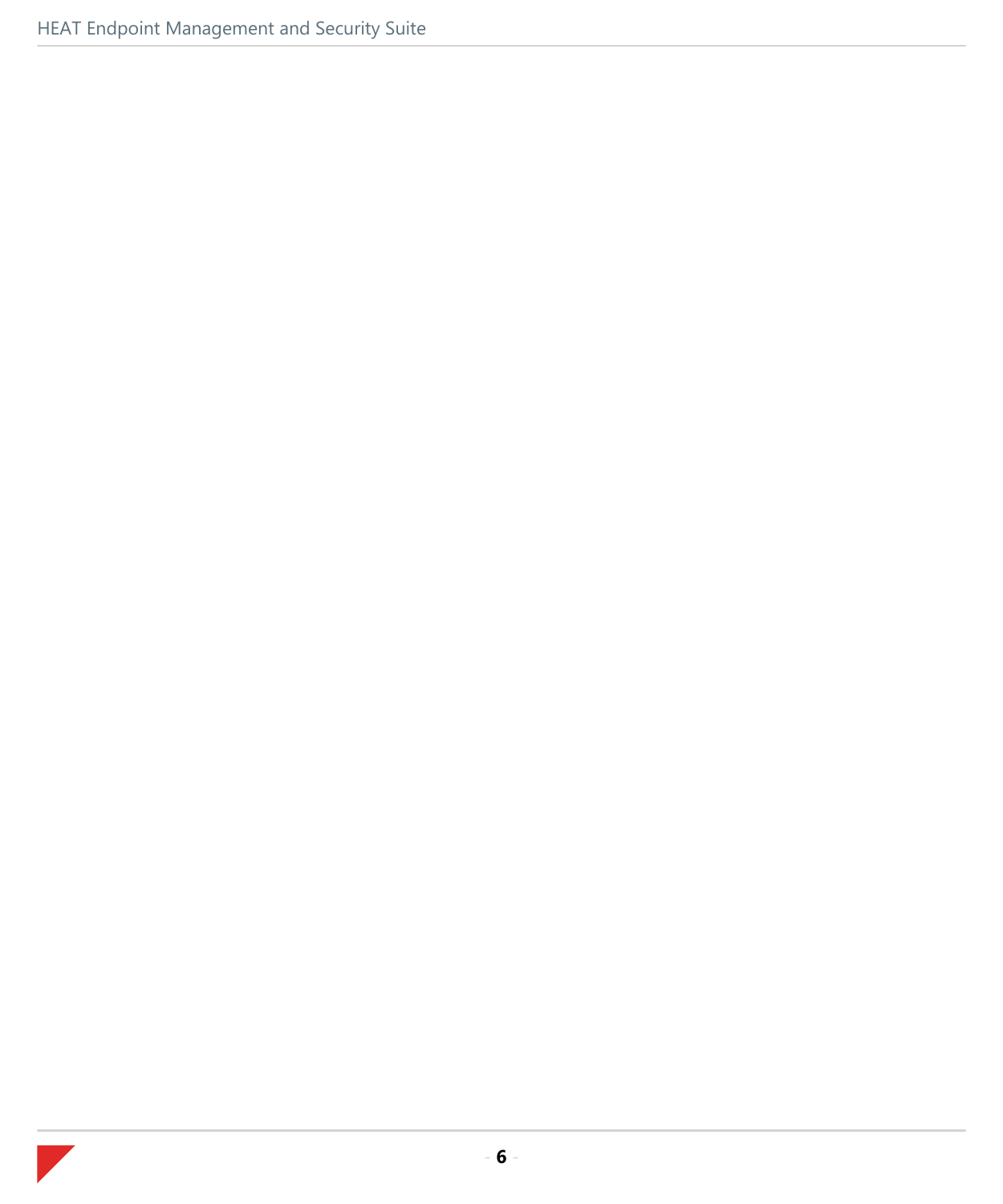# <span id="page-6-0"></span>**Chapter 1**

# **Upgrading to 8.5**

#### **In this chapter:**

This upgrade guide is a resource to guide you through the upgrade to HEAT Endpoint Management and Security Suite 8.5.

• [Upgrade Preparations](#page-6-1)

### <span id="page-6-1"></span>**Upgrade Preparations**

Before upgrading your HEAT Endpoint Management and Security Suite server to version 8.5, you must prepare your environment.

| <b>EMSS Version Requirements</b>                   | Only HEMSS 8.0 and later can be updated to 8.5.                                                                          |  |
|----------------------------------------------------|--------------------------------------------------------------------------------------------------------------------------|--|
|                                                    | Upgradable Server Versions on page 11<br>$\bullet$<br>Upgradable Agent Versions on page 11<br>$\bullet$                  |  |
| <b>Operating System</b><br><b>Requirements</b>     | The server must be installed on one of the following operating<br>systems to be eligable to upgrade:                     |  |
|                                                    | Microsoft Windows Server 2012 R2<br>$\bullet$                                                                            |  |
|                                                    | (Standard, Datacenter, and Foundation editions)                                                                          |  |
|                                                    | Microsoft Windows Server 2012<br>$\bullet$                                                                               |  |
|                                                    | (Standard, Datacenter, and Foundation editions)                                                                          |  |
|                                                    | Microsoft Windows Web Server 2008 R2<br>$\bullet$                                                                        |  |
|                                                    | Microsoft Windows Server 2008 R2 SP1<br>٠                                                                                |  |
|                                                    | (Standard and Enterprise editions)                                                                                       |  |
|                                                    | Microsoft Windows Server 2008 SP2<br>$\bullet$                                                                           |  |
|                                                    | (Web, Standard, and Enterprise editions)                                                                                 |  |
| <b>Microsoft SQL Server</b><br><b>Requirements</b> | The EMSS upgrade requires that your database instance for EMSS is<br>SQL Server 2008 SP2+ or a later SQL Server release. |  |

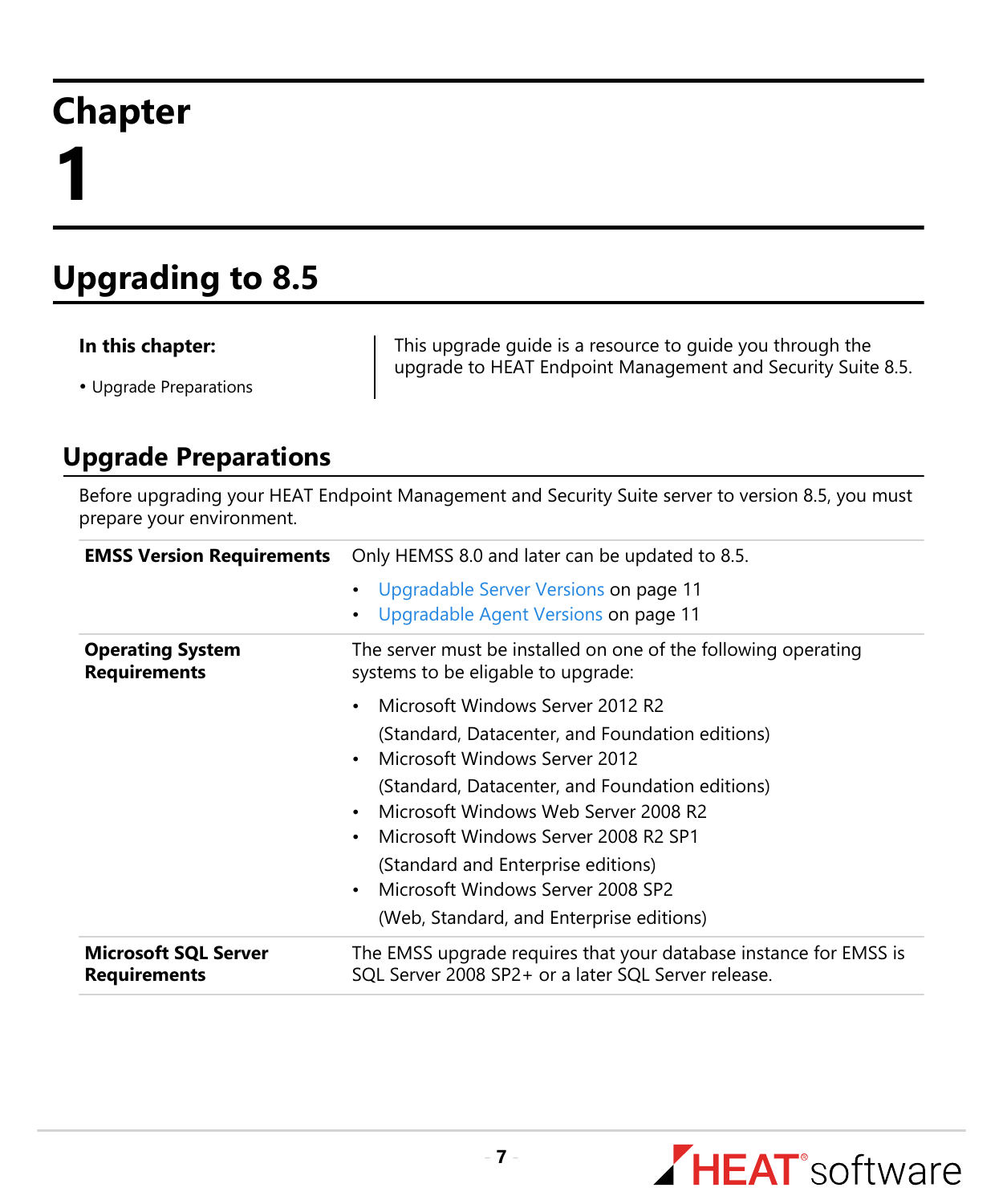| <b>User Permissions</b>            | EMSS upgrades to 8.5 are completed using HEAT Installation<br>Manager, which uses the serviceadmin account to update the<br>database. This means that the user completing the upgrade does not<br>require administrative rights to complete the upgrade. However, this<br>user does require access to Installation Manager.                                                                                                                                                                                                                                                      |
|------------------------------------|----------------------------------------------------------------------------------------------------------------------------------------------------------------------------------------------------------------------------------------------------------------------------------------------------------------------------------------------------------------------------------------------------------------------------------------------------------------------------------------------------------------------------------------------------------------------------------|
| <b>Installation Manager Access</b> | Users performing the upgrade require access to Installation<br>Manager, so they must meet one of the following requirements:                                                                                                                                                                                                                                                                                                                                                                                                                                                     |
|                                    | The user must be assigned the administrator role within EMSS.<br>The user must be assigned a custom role with the Installation<br>Manager access right.                                                                                                                                                                                                                                                                                                                                                                                                                          |
|                                    | See HEAT Endpoint Management and Security Suite User Guide<br>(https://support.heatsoftware.com/) for more information about<br>users and roles.                                                                                                                                                                                                                                                                                                                                                                                                                                 |
| <b>Firewall Settings</b>           | EMSS 8.5 requires access to the following Web sites:                                                                                                                                                                                                                                                                                                                                                                                                                                                                                                                             |
|                                    | https://cdn.securegss.net<br>http://cache.patchlinksecure.net<br>$\bullet$<br>http://cache.lumension.com<br>http://gssnews.lumension.com<br>$\bullet$<br>https://leicapi-lemss.lumension.com<br>http://download.windowsupdate.com<br>http://www.download.windowsupdate.com (For Microsoft<br>content)<br>http://go.microsoft.com (For Microsoft content)<br>http://ardownload.adobe.com (For Adobe content)<br>http://swupdl.adobe.com (For Adobe content)<br>http://armdl.adobe.com (For Adobe content)<br>http://download.adobe.com (For Adobe content)                        |
|                                    | Important:                                                                                                                                                                                                                                                                                                                                                                                                                                                                                                                                                                       |
|                                    | Refer to HEAT KnowledgeBase Article 22967 (https://<br>$\bullet$<br>support.heatsoftware.com) and HEAT KnowledgeBase Article<br>22795 (https://support.heatsoftware.com) for additional URLs<br>and IP Addresses which may be required depending upon<br>your configuration and content subscriptions.<br>The firewalls on your server may require modification to<br>access these URLs. If your corporate policies do not allow<br>you to make the necessary firewall modifications, please<br>contact HEAT Support (support@lumension.com) for a<br>recommended configuration. |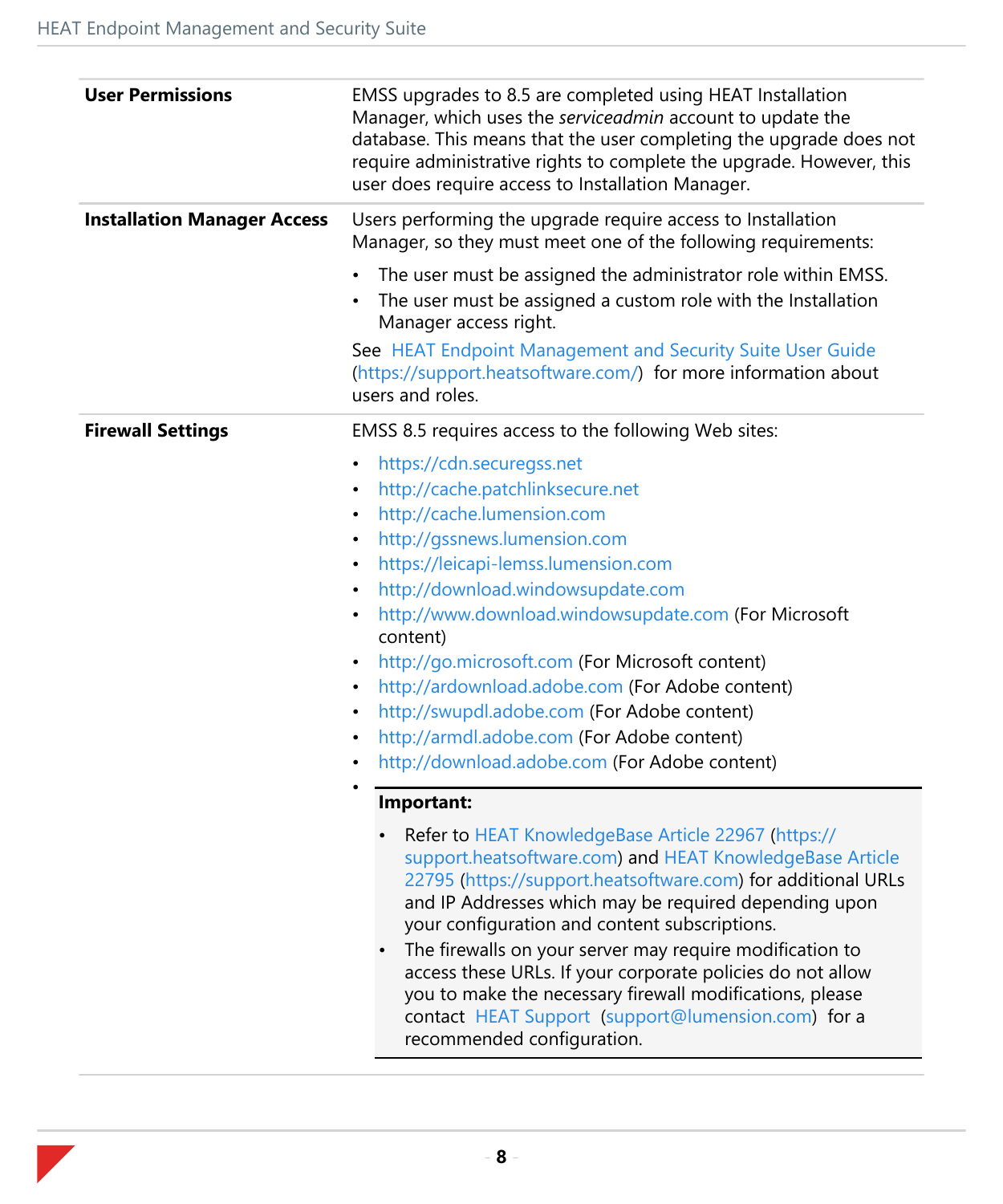| <b>Additional Prerequisites</b> | During upgrade, you are prompted to install software bundled in<br>with the upgrade if they are not already installed on the server. You<br>may be prompted to reboot your server.                                                                                                  |
|---------------------------------|-------------------------------------------------------------------------------------------------------------------------------------------------------------------------------------------------------------------------------------------------------------------------------------|
| <b>AntiVirus Products</b>       | AntiVirus products can prevent the necessary installation processes<br>from running correctly. To ensure a successful installation of EMSS<br>8.5 you must stop or disable any third-party AntiVirus products (such<br>as McAfee, Trend-micro, Symantec, and so on) before upgrade. |
|                                 | If you use HEAT AntiVirus as your AntiVirus solution, you do not have<br>to disable it.                                                                                                                                                                                             |
| <b>Storage Folder Backup</b>    | Although the storage folder can grow quite large, creation of a<br>backup content storage folder is recommended for Patch and<br>Remediation users. By default, the storage folder is %Installation<br>Directory%\Lumension\EMSS\Content.                                           |

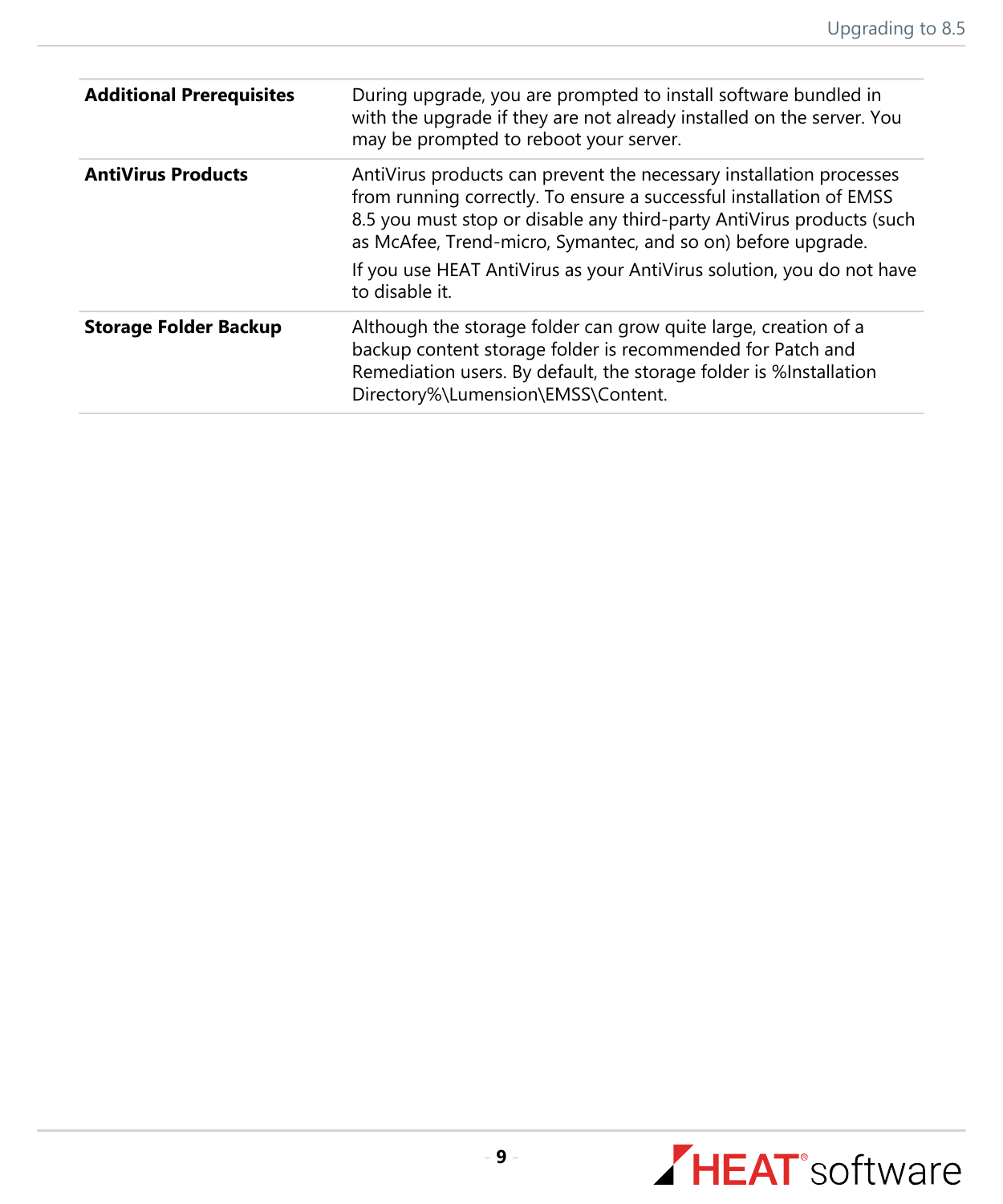#### **Database Backup During upgrade, HEAT Installation Manager updates the existing** EMSS databases. Therefore, creation of database backups before upgrade is recommended.

**Note:** Some of the databases listed may not be present on server. Their presence is conditional based on your server configuration and module licensing.

| <b>Database Name</b>   | <b>Product</b>                                               |
|------------------------|--------------------------------------------------------------|
| PLUS                   | <b>HEAT Endpoint Management and</b><br><b>Security Suite</b> |
| PLUS Reports           | <b>HEAT Enterprise Reporting Client</b>                      |
| SCM                    | <b>HEAT Security Configuration</b><br>Management             |
| STAT Guardian          | <b>HEAT Endpoint Management and</b><br><b>Security Suite</b> |
| UPCCommon              | <b>HEAT Endpoint Management and</b><br><b>Security Suite</b> |
| UPCExtended            | <b>HEAT Endpoint Management and</b><br><b>Security Suite</b> |
| <b>ERS</b>             | <b>HEAT Enterprise Reporting</b>                             |
| ERS Staging            | <b>HEAT Enterprise Reporting</b>                             |
| ReportServer           | Microsoft SQL Server Reporting<br>Services                   |
| ReportServerTempDB     | Microsoft SQL Server Reporting<br>Services                   |
| SafeGuard <sup>2</sup> | powered by Sophos <sup>®</sup>                               |

Table 1: Database Names

- **1.** Subscription features available in Microsoft SQL Server Reporting Services can be implemented in HEAT Enterprise Reporting. By default, the database names are ReportServer and ReportServerTempDB.
- **2.** Data protection capabilities in is enhanced with a full disk encryption add-on from Sophos. The installation of results in a Safeguard database.

**Note:** Refer to *Creating a Database Backup* in the [HEAT](https://support.heatsoftware.com/) [Endpoint Management and Security Suite User Guide](https://support.heatsoftware.com/) ([https://](https://support.heatsoftware.com/) [support.heatsoftware.com/\)](https://support.heatsoftware.com/) for additional information.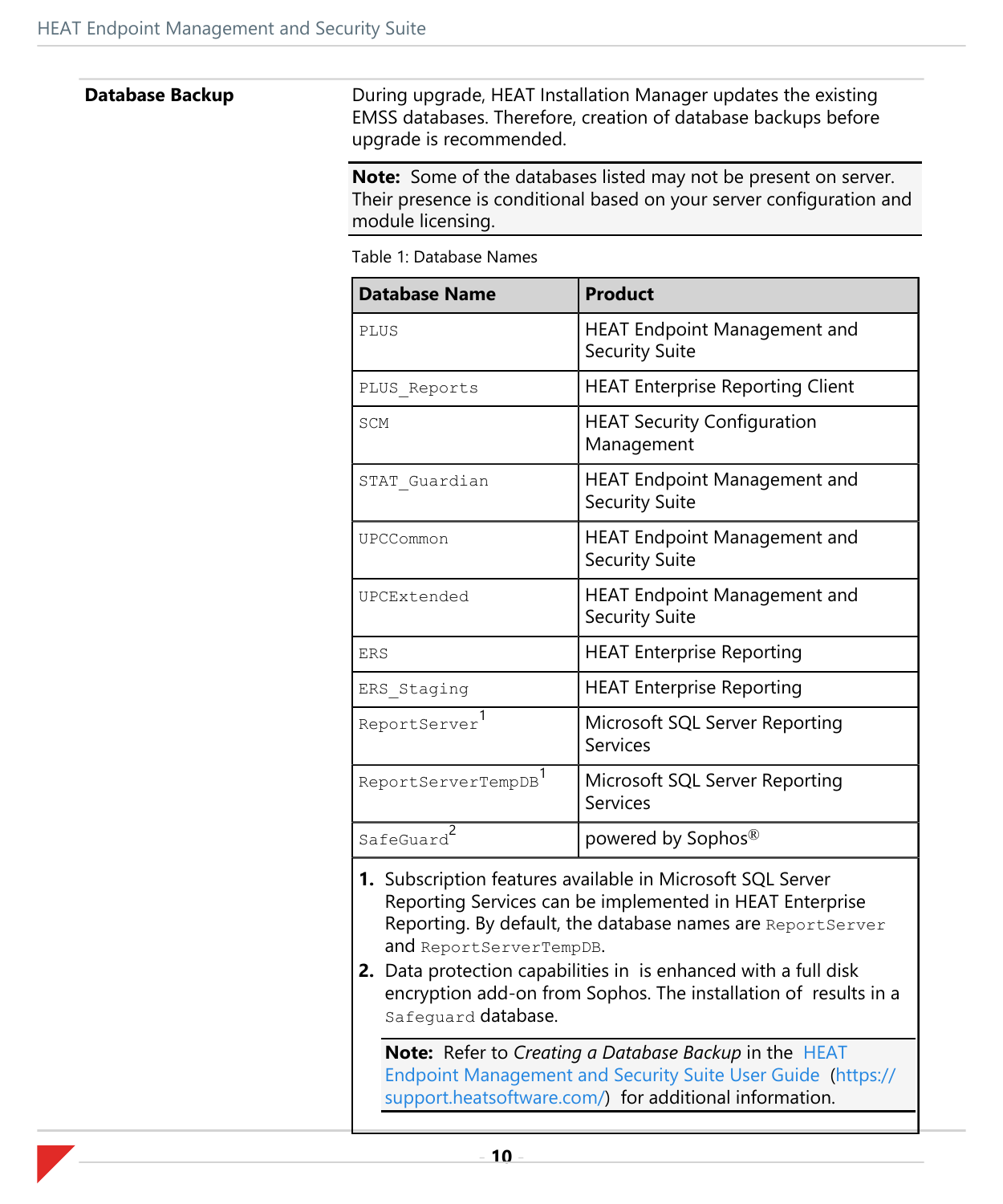#### <span id="page-10-0"></span>**Upgradable Server Versions**

You can upgrade the following versions of the HEAT Endpoint Management and Security Suite server to 8.5.

You can view the version you have installed by opening the Web console and selecting **Help** > **Technical Support** and scrolling to **Suite Version Information**.

| <b>Release</b> | <b>Server Suite Version</b> |
|----------------|-----------------------------|
| HEMSS 8.4      | 8.4.0.10                    |
| HEMSS 8.3      | 8.3.0.10                    |
| HEMSS 8.2      | 8.2.0.10                    |
| HEMSS 8.1      | 8.1.0.10                    |
| HEMSS 8.0      | 8.0.0.10                    |

**Note:** Upgrading from any pre-8.0 server to 8.5 is a two-step process. You must first upgrade your server to 8.4, and then upgrade to 8.5.

#### <span id="page-10-1"></span>**Upgradable Agent Versions**

You can upgrade the following versions of the HEAT Endpoint Management and Security Suite Agent to 8.5.

You can view the agent version installed on each endpoint by opening the Web console and selecting **Manage** > **Endpoints**.

| <b>Release</b>  | <b>Agent Version</b> |
|-----------------|----------------------|
| HEMSS Agent 8.4 | 8.4.0.10             |
| HEMSS Agent 8.3 | 8.3.0.10             |
| HEMSS Agent 8.2 | 8.2.0.10             |
| HEMSS Agent 8.1 | 8.1.0.10             |
| HEMSS Agent 8.0 | 8.0.0.10             |

**Note:** Upgrading from any pre-8.0 agent to 8.5 is a two-step process. You must first upgrade your server to 8.4, and then upgrade to 8.5.

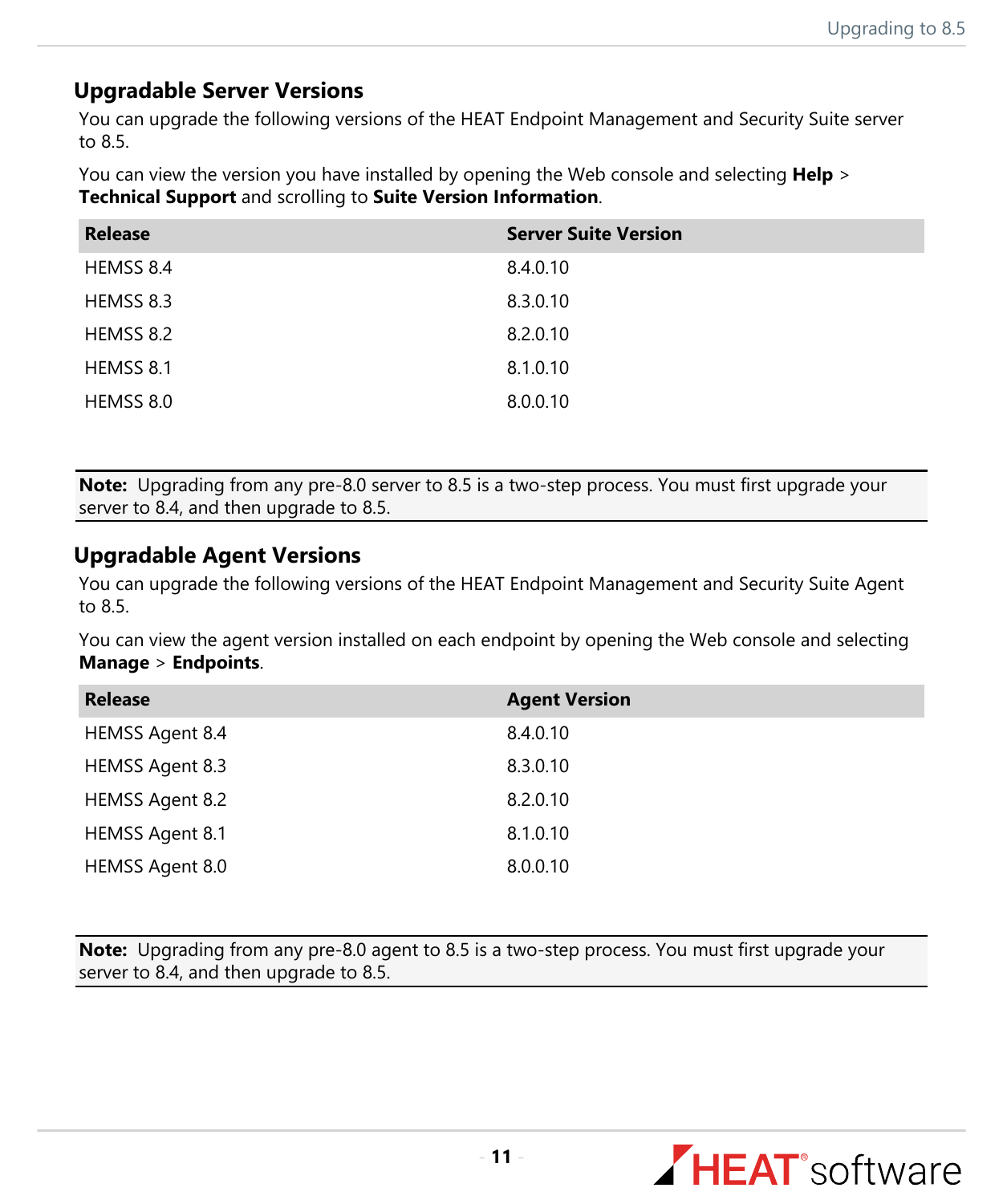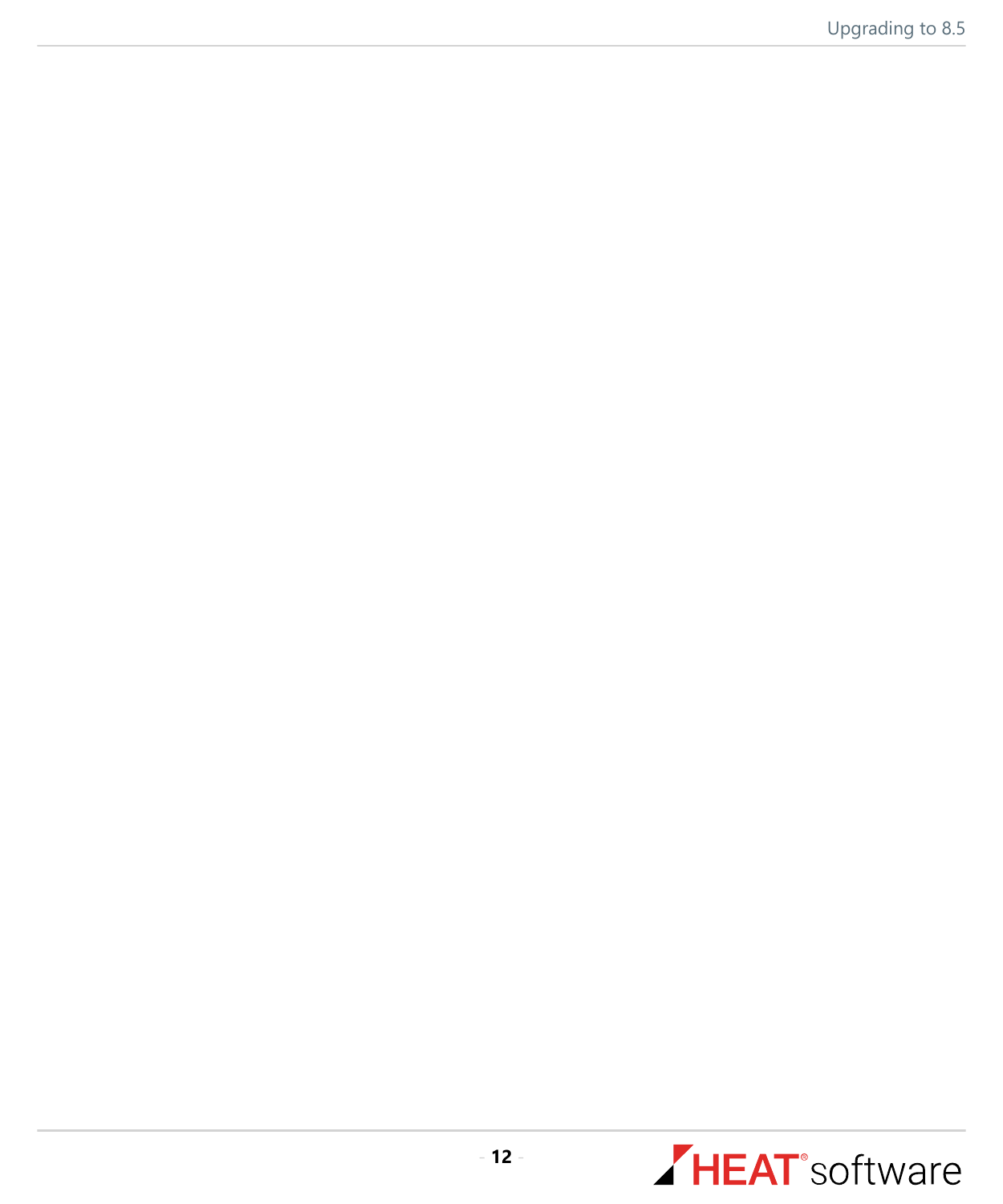# <span id="page-12-0"></span>**Chapter**

## **Upgrading Your Server**

#### **In this chapter:**

• [Upgrading EMSS](#page-12-1)

After preparing for the upgrade, you can begin upgrading your HEAT Endpoint Management and Security Suite server to version 8.5.

Upgrades from HEAT Endpoint Management and Security Suite 8.0+ to 8.5 are only supported using Installation Manager.

### <span id="page-12-1"></span>**Upgrading EMSS**

You can use HEAT Installation Manager to download new or update existing components and install them automatically.

#### **Prerequisites:**

- Your server is running an upgradable version. See [Upgradable Server Versions](#page-10-0) on page 11.
- Complete each item in the [Upgrade Preparations](#page-6-1) on page 7.

Upgrade your old version of to 8.5 using Installation Manager.

**1.** Within the HEMSS Web console, select **Tools** > **Launch Installation Manager**.

**Step Result:** Installation Manager opens.

- **2.** If necessary, upgrade Silverlight by clicking **Install**.
- **3.** If necessary, upgrade Installation Manager by clicking **Install**. Click **Close** when the upgrade finishes.
- **4.** If necessary, click **Reboot Server**, and then log back into the Web console.
- **5.** Select the latest **Suite Version** radio button.
- **6.** [Optional] Select any new components you want to install. When updating the suite version, modules already installed are automatically selected for update and cannot be deselected.
- **7.** Click **Install**.

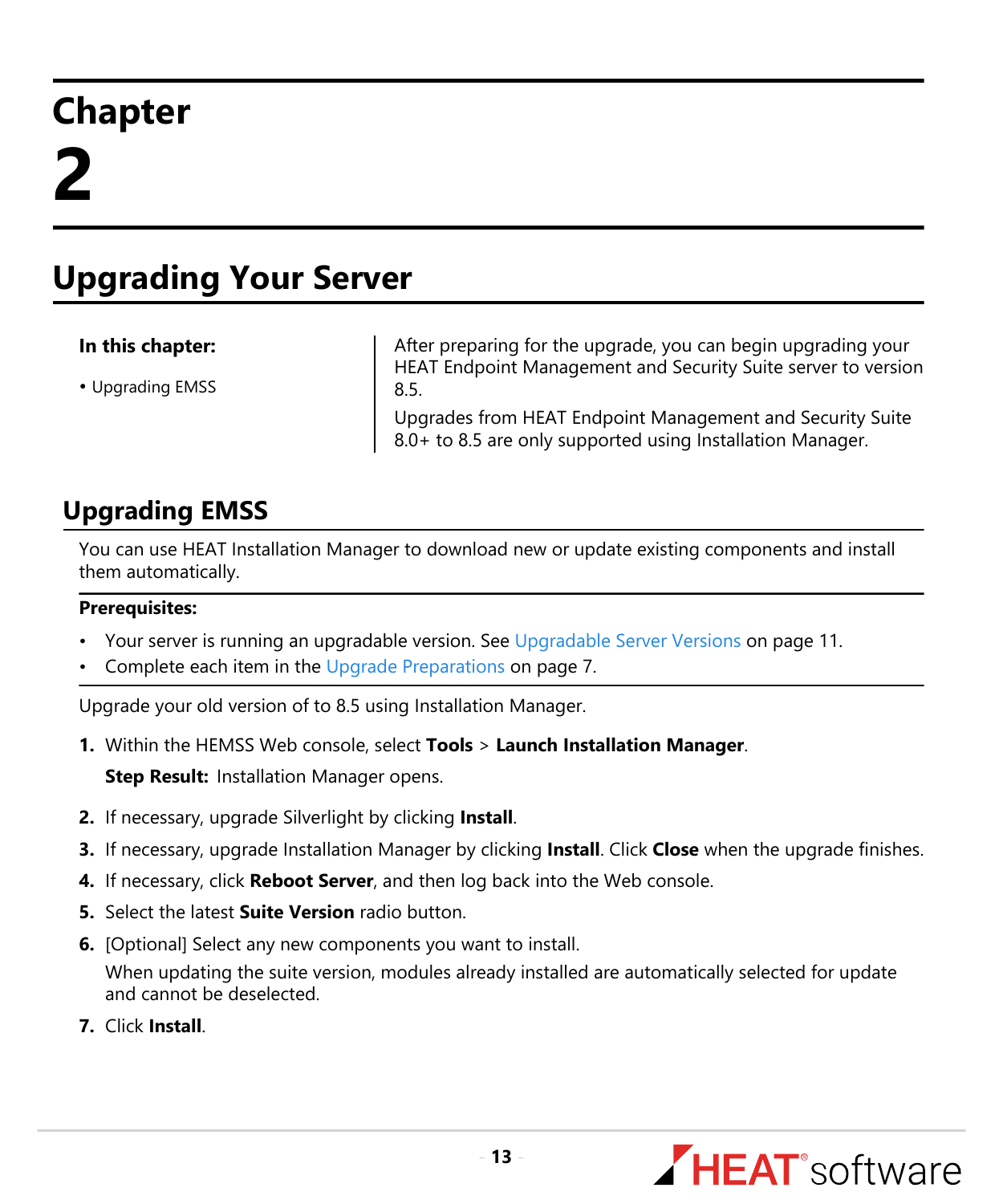**8.** If the *Prerequisites* dialog opens, resolve the requirements before continuing. Complete the substeps below.

If the *Database backup recommended* dialog opens, proceed to [Step 9.](#page-13-0)

a) Click **Install** to install the requirements.

#### **Tip:**

- Click **Retry** to re-access the system for requirements.
- Click **Print** to print the requirements.
- b) If necessary, **Reboot Server** and then log back in to EMSS.
- <span id="page-13-0"></span>**9.** If you haven't already, create a database backup before clicking **Next**.

**Step Result:** The *Ready to Install* dialog opens.

- **10.**Click the **terms and conditions** to review the user agreement.
- **11.**Click **Install** to begin installation. If prompted, click **OK** to proceed. Installation takes several minutes.

**12.**After installation completes, review the *Confirmation* page. Click **Finish** when you are done.

#### **Tip:**

- Click **View install log** to review the install log.
- Clear the **Launch** checkbox to cancel relaunch of the Web console.

**Result:** Your server and modules are upgraded to version 8.5.

#### **After Completing This Task:**

Begin upgrading you endpoints to EMSS Agent 8.5.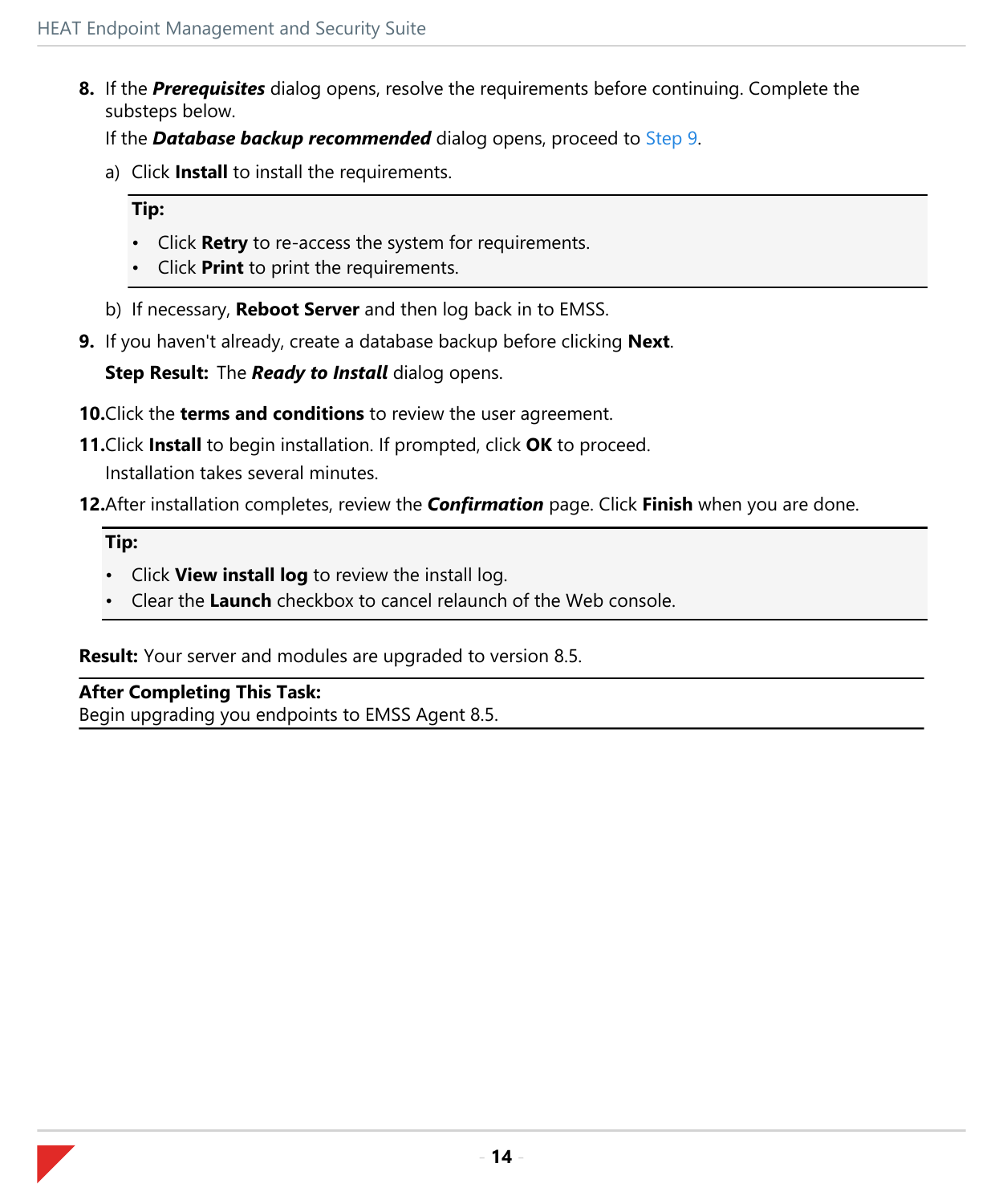## <span id="page-14-0"></span>**Upgrading Your Agents**

#### **In this chapter:**

• [Upgrading Endpoints](#page-14-1)

After upgrading the server to 8.5, you can upgrade your agents to version 8.5 using the Web console.

### <span id="page-14-1"></span>**Upgrading Endpoints**

From the *Endpoints* page, you can upgrade your endpoints to the latest version of the HEAT Endpoint Management and Security Suite Agent. You can update all the endpoints at once, but, as a test, you should upgrade just a few endpoints.

Upgrade your agents using the *Manage Agent Versions* dialog, which can be opened from any tab on the *Endpoints* page.

- **1.** From the **Navigation Menu**, select **Manage** > **Endpoints**.
- **2.** Select the endpoints you want to upgrade.
- **3.** Click **Agent Versions**.

**Step Result:** The *Manage Agent Versions* dialog opens.

**4.** Select the latest agent version from the **Select One** menu and click **Apply to All Agents**. Pre-8.0 agents will upgrade to 8.4 as they can't upgrade directly to 8.5. A warning message will display to inform you of such a situation.

#### **Tip:**

- You can also select an agent version for each endpoint by using the **Agent Version** column menu.
- The agent versions available for upgrading can be selected from the *Agents* tab on the *Options* page.

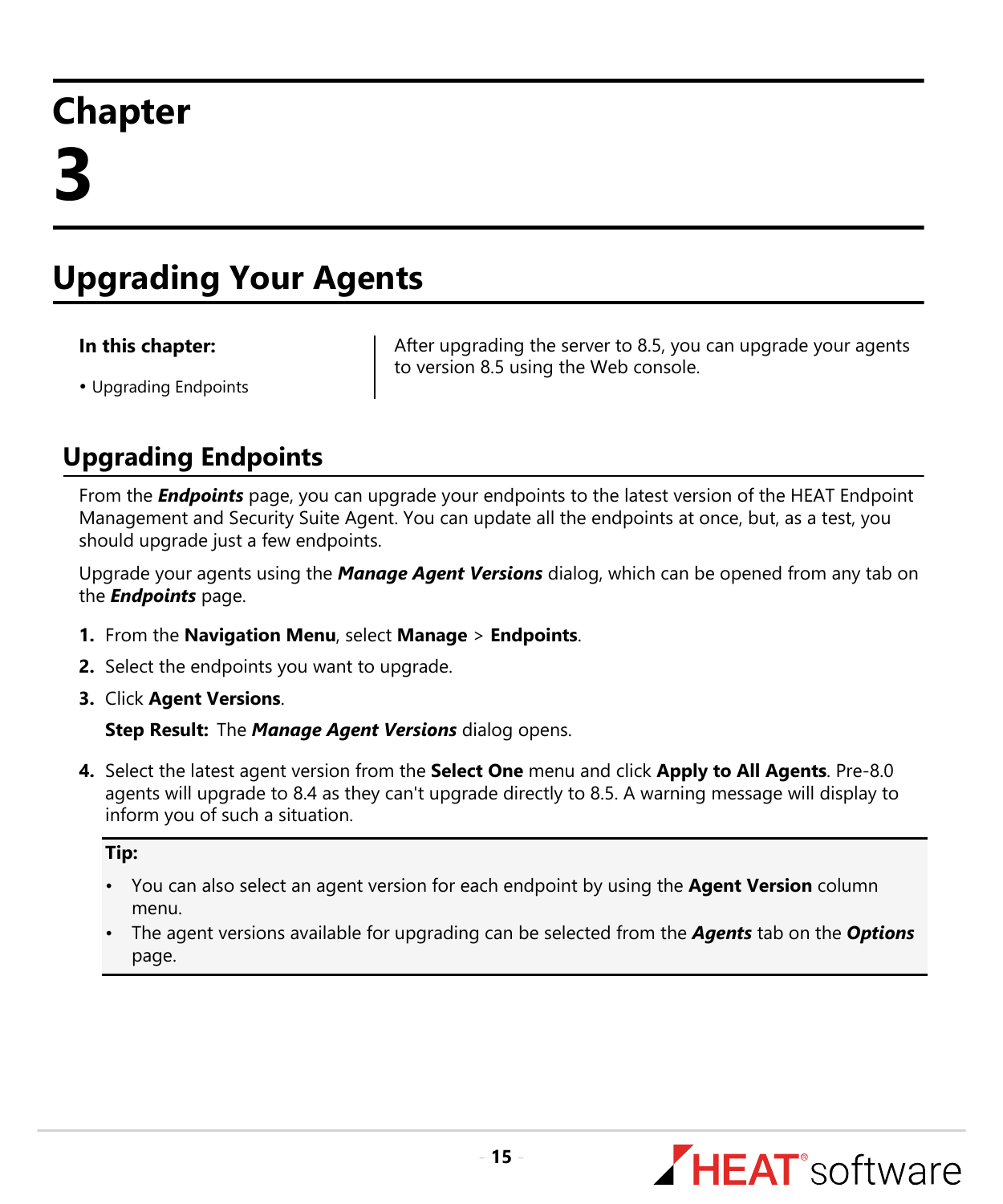#### **5.** Click **OK**.

**Result:** Your endpoints begin upgrading.

- Endpoint upgrade progress displays on the **Manage** > **Endpoints** page.
- Endpoints in the process of upgrading display the **interpoint in the Agent Version** column.
- When the icons stops displaying, and the agent version updates, the upgrade is complete.

#### **After Completing This Task:**

If you had pre-8.0 endpoints in your environment that could not upgrade directly to 8.5, as they required upgrade to 8.4 first, perform this endpoint upgrade procedure once more.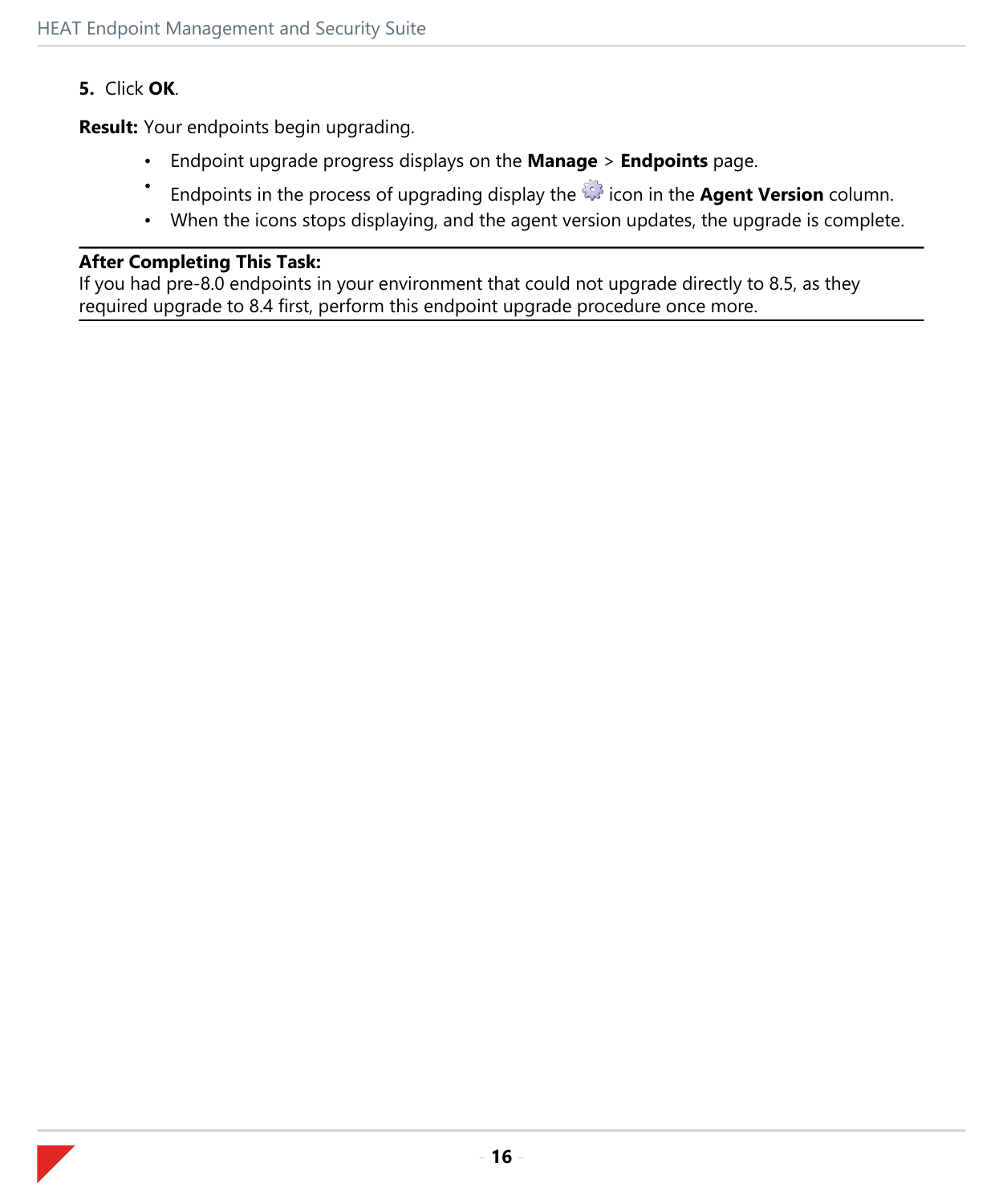# <span id="page-16-0"></span>**Appendix A**

## **Troubleshooting Your Upgrade**

#### **In this appendix:**

- [Top Upgrade Issues](#page-16-1)
- [Frequently Asked Questions](#page-16-2)

### <span id="page-16-1"></span>**Top Upgrade Issues**

The following list identifies the top reasons why you cannot complete upgrade.

- **1.** You do not have adequate permission to perform the upgrade. Only users assigned the *Administrator* role (or the *Installation Manager* access right) can access Installation Manager.
- **2.** Your system does not have the minimum required Windows components, or does not meet the minimum system requirements.

Refer to the [HEAT Endpoint Management and Security Suite: Server Installation Guide](https://support.heatsoftware.com) [\(https://](https://support.heatsoftware.com) [support.heatsoftware.com](https://support.heatsoftware.com)) for a complete list of both required and recommended system requirements.

Management and Security Suite 8.5.

The following topics will assist you in the unlikely event that you experience difficulty when upgrading to HEAT Endpoint

**3.** Failure to stop or disable an AntiVirus product (such as McAfee, Trend-micro, Symantec, and so on) prior to running the upgrade.

**Note:** An AntiVirus product can prevent processes from running correctly during the installation. For best results, stop or disable all AntiVirus services prior to the upgrade. If you have an upgrade issue and you currently have an AntiVirus product running, HEAT Support will be unable to assist you until the AntiVirus product has been disabled.

### <span id="page-16-2"></span>**Frequently Asked Questions**

When preparing for, or while performing an upgrade, users often ask the following questions.

**1.** Is there a cost for the upgrade?

No, as long as you are a current HEAT customer you can download and install the latest version without an additional charge.

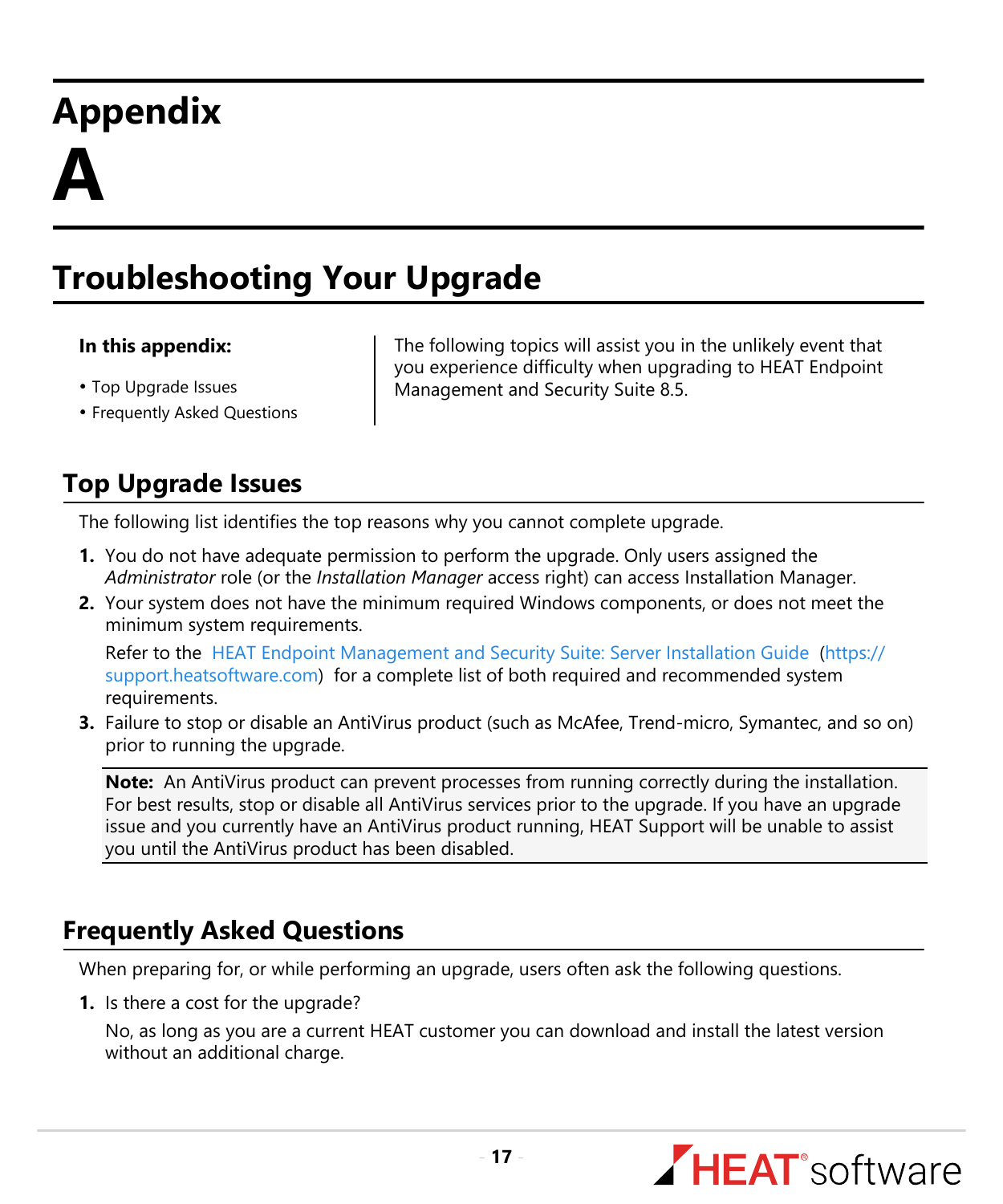**2.** I cannot remember my login and/or password to the [HEAT Self Service Portal](https://support.heatsoftware.com) ([https://](https://support.heatsoftware.com) [support.heatsoftware.com](https://support.heatsoftware.com)). What do I do?

Click the red **Lost your Password** link and follow the instructions. A new password will be sent to you. If you receive a message indicating that the email you entered is not recognized, try using a different email address or contact [HEAT Self Service Support](https://support.heatsoftware.com) [\(https://support.heatsoftware.com](https://support.heatsoftware.com)) for assistance.

**3.** If I upgrade my server now, do I have to immediately upgrade my agents?

No, it is not necessary for you to upgrade your agents at the same time that you upgrade your server. We do, however, encourage you to upgrade them to take advantage of the new EMSS Agents.

**4.** My upgrade appeared to go smoothly, however my replication appears to be taking a long time. How long should this first replication take?

After the upgrade to EMSS 8.5, it is not uncommon for the initial replication to take anywhere from 30 minutes to 2 hours to complete, depending upon your network speed and available bandwidth.

**5.** What should I do if I want to get a separate license to build and test my EMSS server before I upgrade or move my agents?

Contact your HEAT Account Manager for additional details. If necessary, refer to [https://](https://heatsoftware.com/support/support-email-contacts/) [heatsoftware.com/support/support-email-contacts/](https://heatsoftware.com/support/support-email-contacts/) for contact details.

- **6.** Who do I contact if I have questions or would like assistance with the upgrade? Please contact the [HEAT Customer Success Team](mailto:EndPointSecurity.Support@HEATsoftware.com) [\(EndPointSecurity.Support@HEATsoftware.com](mailto:EndPointSecurity.Support@HEATsoftware.com)) with any questions or requests for assistance.
- **7.** Who do I contact if I have problems with the upgrade or the upgrade fails? Please contact the HEAT Support Team, toll free, at (888) 725-7828, option 2..

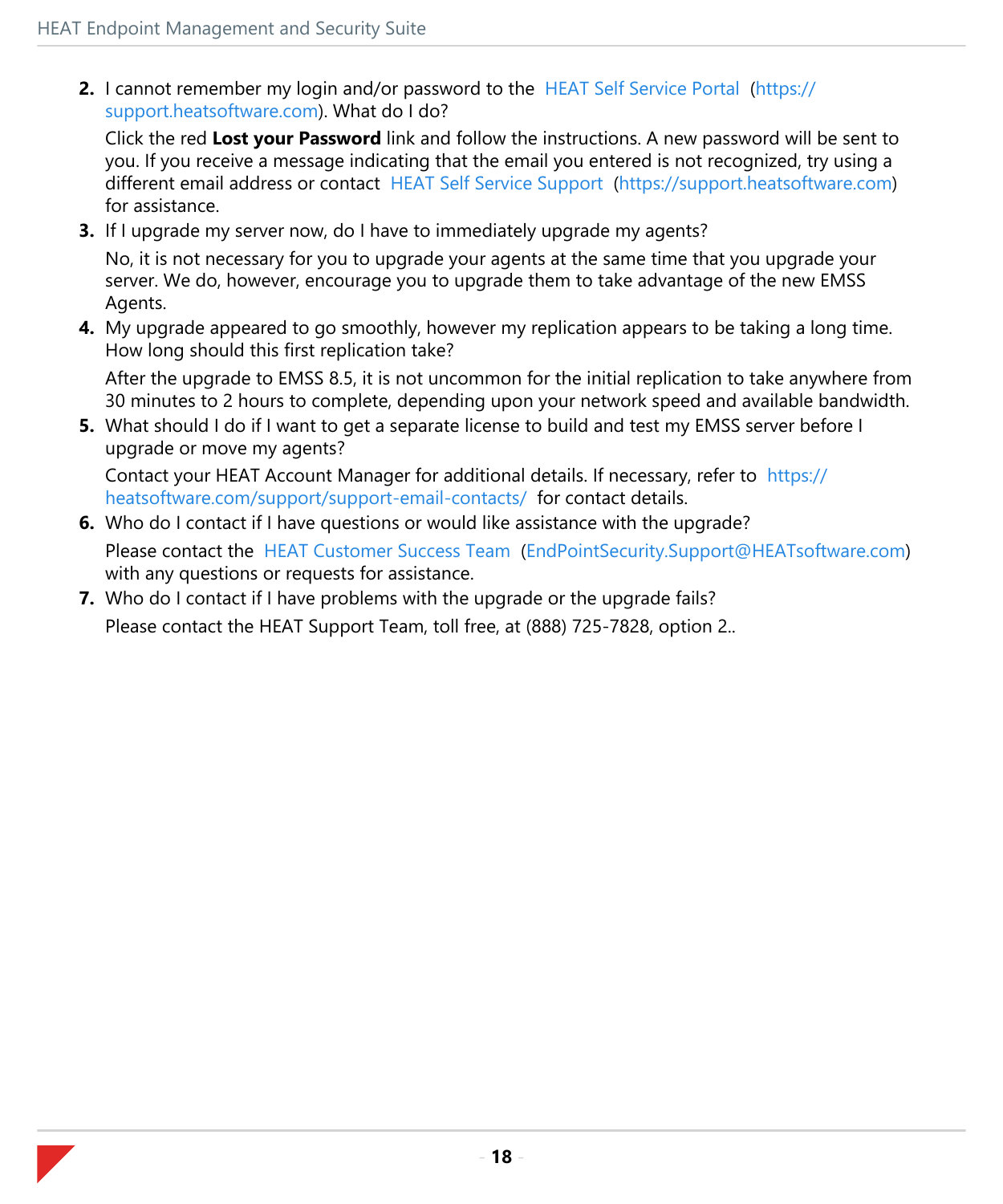### <span id="page-18-0"></span>**Upgrade Checklists**

#### **In this appendix:**

The following checklists will assist you when upgrading to 8.5.

• [Checklist to Upgrade to 8.5](#page-18-1)

### <span id="page-18-1"></span>**Checklist to Upgrade to 8.5**

The following checklist identifies the tasks necessary to upgrade to HEAT Endpoint Management and Security Suite (EMSS) 8.5. By upgrading to EMSS 8.5 you can take advantage of new features.

Your firewall is configured to access required URLs.

 $\Box$ Refer to *Firewall Settings* under [Upgrade Preparations](#page-6-1) on page 7 for details.

 $\Box$  You are logged into the Web console as a user with access to Installation Manager.

You have disabled any AntiVirus products running on your server before running Installation Manager. If you use HEAT AntiVirus as your AntiVirus, you can leave it running.

П. **Note:** An AntiVirus product can prevent the necessary installation processes from running correctly.